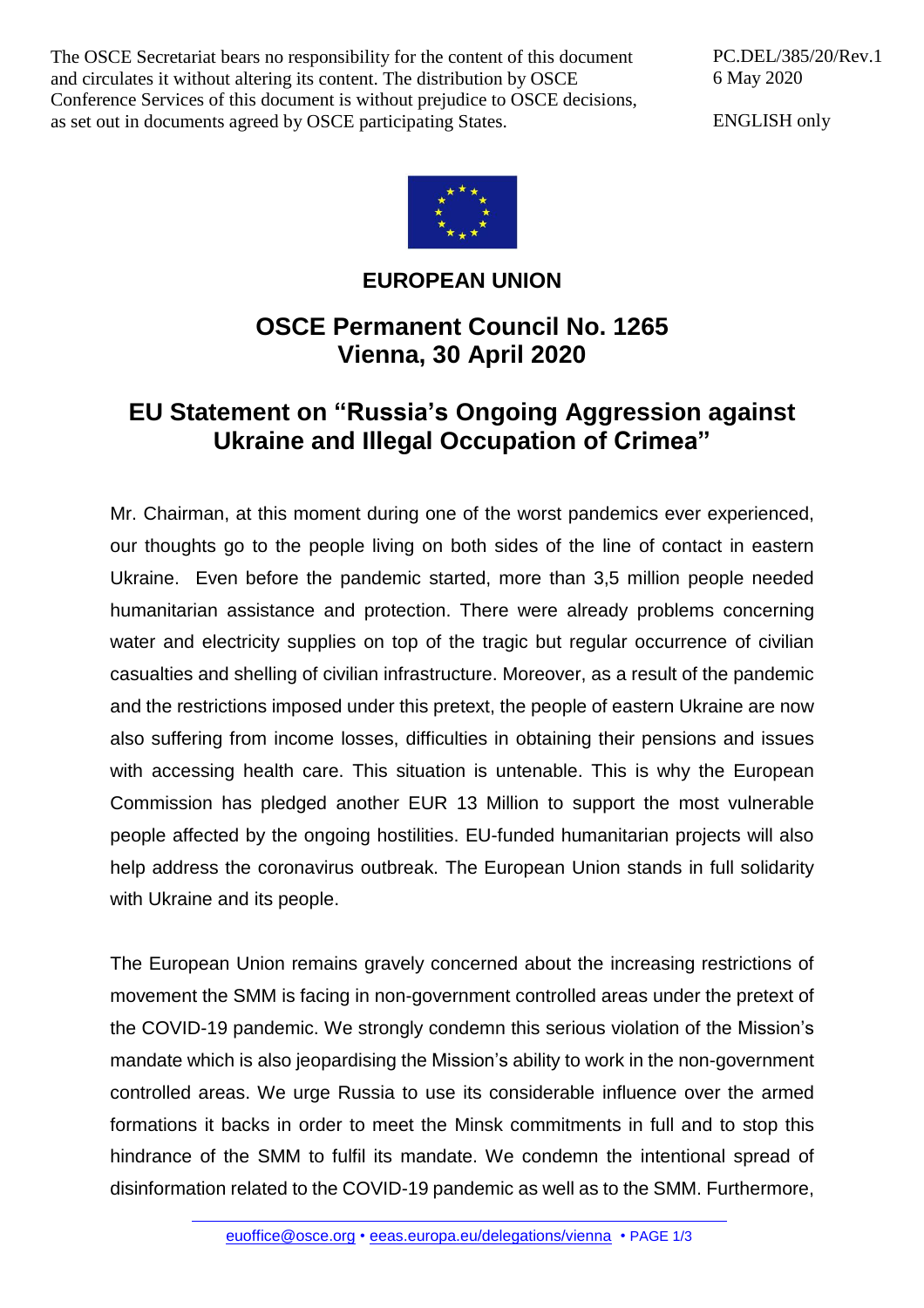as the Mission's technical assets are of vital importance during the current circumstances for the Mission's ability to implement its mandate, we deplore any action that endangers the functioning of these assets. Those responsible for any wilful damage, destruction or loss of SMM UAVs and other assets should be held accountable, both politically and financially. The EU call on the sides to honour their commitments.

Still, the recently introduced restrictions of movements of the SMM are only the latest in a long-term trend. As stated in the SMM Thematic Report on Restrictions of Movements and Other Impediments between July and December 2019, the Mission continues to face restrictions to its freedom of movement, overwhelmingly in the nongovernment-controlled areas in southern Donetsk region. Its UAVs continue to be subjected to GPS signal interference as well as to gunfire. In the non-government controlled areas, the Mission continued to face impediments in establishing and reporting facts following special incidents. And, finally, the failure to remove existing mines, unexploded ordnance and other explosive objects or laying of new ones continued to impede the Mission's freedom of movement. Mr. Chairman, this trend is overly concerning and must be reversed. The SMM's safe, secure and unhindered access to the whole territory of Ukraine, including the Autonomous Republic of Crimea, is crucial to the implementation of its mandate.

The EU remains concerned about the human rights situation in the Autonomous Republic of Crimea and the city of Sevastopol, illegally annexed by the Russian Federation. It has now been four years since Russia banned the Crimean Tatar Mejlis. We urge the Russian Federation to comply with the order of the International Court of Justice of 19 April 2017 to lift this ban. We call on Russia to refrain from imposing any limitations on the religious, cultural, public and private life of the Crimean Tatar community.

The European Union welcomes the continued work in the Trilateral Contact group and the Normandy Format, despite the current circumstances. The restoration of the full sovereignty and the territorial integrity of Ukraine within its internationally recognized borders is key for a sustainable resolution of the conflict. In addition to the mutual release and exchange of conflict related detainees on 16 April, we look forward to further progress on the designation of new entry-exit checkpoints and new